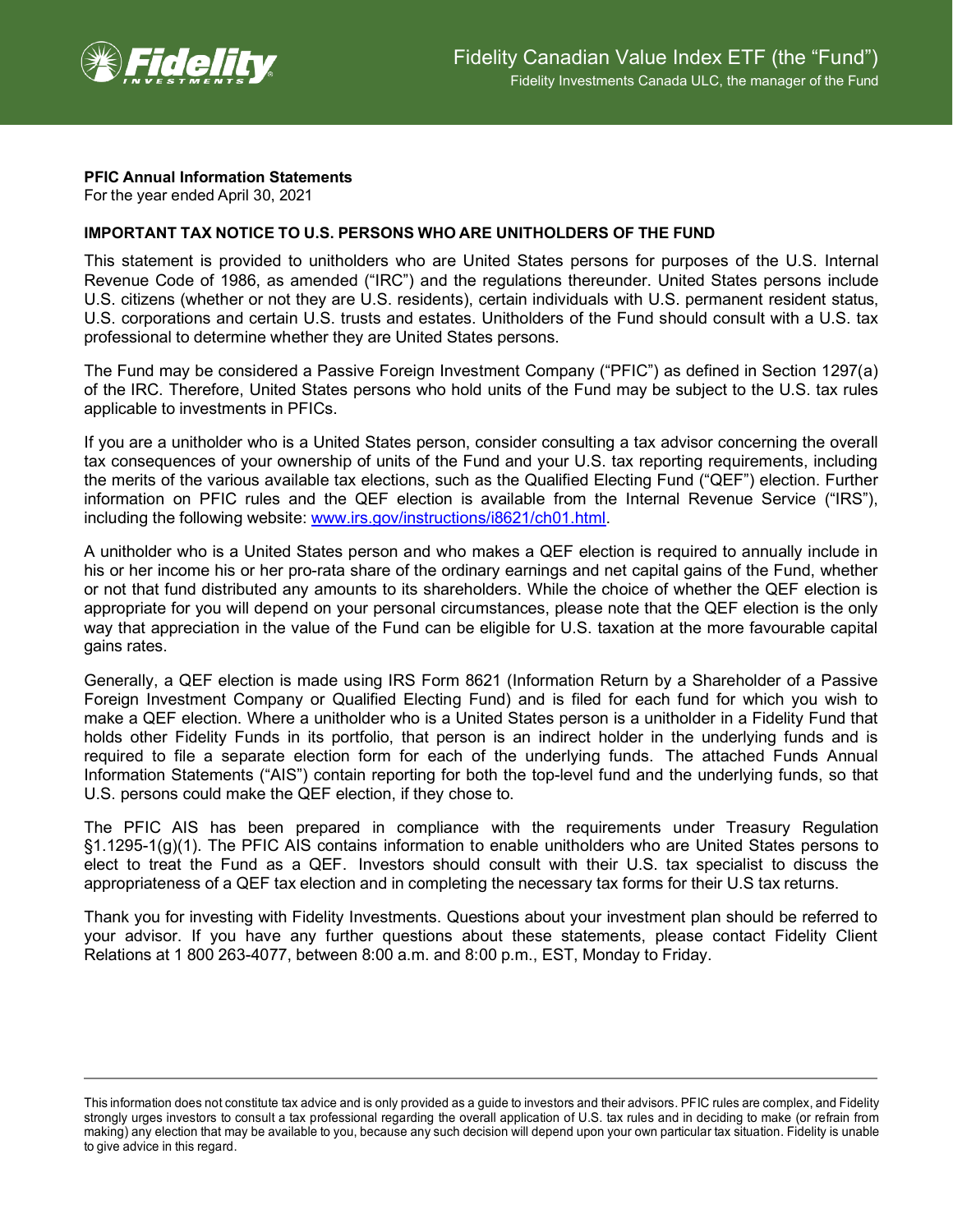

## **PFIC Annual Information Statements (US\$)**

For the Fund's PFIC taxation year ended April 30, 2021

- 1. This Information Statement applies to the PFIC taxation year of Fidelity Canadian Value Index ETF (the "Fund") commencing on June 05, 2020 and ending on April 30, 2021.
- 2. The per-unit, per-day amounts of ordinary earnings and net capital gains of the Fund and it's lower-tier Fund(s) as applicable, for the period specified in paragraph (1) are provided in the table:

| <b>FIDELITY FUND HELD DIRECTLY</b>                               |                                       |                                      | <b>ORDINARY</b><br><b>EARNINGS \$</b>            | <b>NET CAPITAL</b><br><b>GAIN \$</b>         |  |
|------------------------------------------------------------------|---------------------------------------|--------------------------------------|--------------------------------------------------|----------------------------------------------|--|
| Fidelity Canadian Value Index ETF                                |                                       |                                      | 0.00567749                                       | 0.00000000                                   |  |
| <b>FIDELITY LOWER-TIER FUNDS HELD</b><br><b>INDIRECTLY</b>       | <b>ORDINARY</b><br><b>EARNINGS \$</b> | <b>NET CAPITAL</b><br><b>GAIN \$</b> | <b>FUND'S U.S. TAX YEAR</b><br><b>COMMENCING</b> | <b>FUND'S U.S. TAX</b><br><b>YEAR ENDING</b> |  |
| <b>Fidelity Canadian Money Market</b><br><b>Investment Trust</b> | 0.00000009                            | 0.00000000                           | May 01, 2020                                     | April 30, 2021                               |  |

To determine your pro-rata share of the amounts of ordinary earnings and net capital gains of the Fund and each of its lower-tier fund(s) held directly and indirectly, as applicable, multiply the per-unit per-day amounts indicated above by the number of units of the Fund held and the number of days you held the units during the Fund's PFIC taxation year.

Here is an example to illustrate the calculation using the per-unit, per-day factors.

You own 100 units of Fund A from the period May 1, 2020 through October 31, 2020. You purchased an additional 100 units of Fund A on November 1, 2020. You did not sell any units of the Fund at any time during the year. Fund A has a PFIC taxation year end of April 30, 2021.

The Fund's ordinary earnings were \$0.001 per unit, per day.

Result: Your ordinary earnings for 2021 of the directly held fund are (\$0.001 \* 183 days \* 100) + (\$0.001 \*180 days\* 200) = \$54.30

Use the same calculation method in the example above, to determine your pro-rata share of the amounts of ordinary earnings and capital gains for any applicable lower-tier Fund(s).

3. The per-unit amounts of cash and fair market value of other properties distributed or deemed distributed by the Fund during the period specified in paragraph(1) are provided in the below chart.

| <b>PAYMENT DATE</b> | <b>CASH/PROPERTY</b><br><b>DISTRIBUTIONS (\$)</b> |  |  |
|---------------------|---------------------------------------------------|--|--|
| September 30, 2020  | 0.13975831                                        |  |  |
| December 31, 2020   | 0.22878538                                        |  |  |
| March 31, 2021      | 0.03634556                                        |  |  |
| <b>TOTAL</b>        | 0.40488925                                        |  |  |